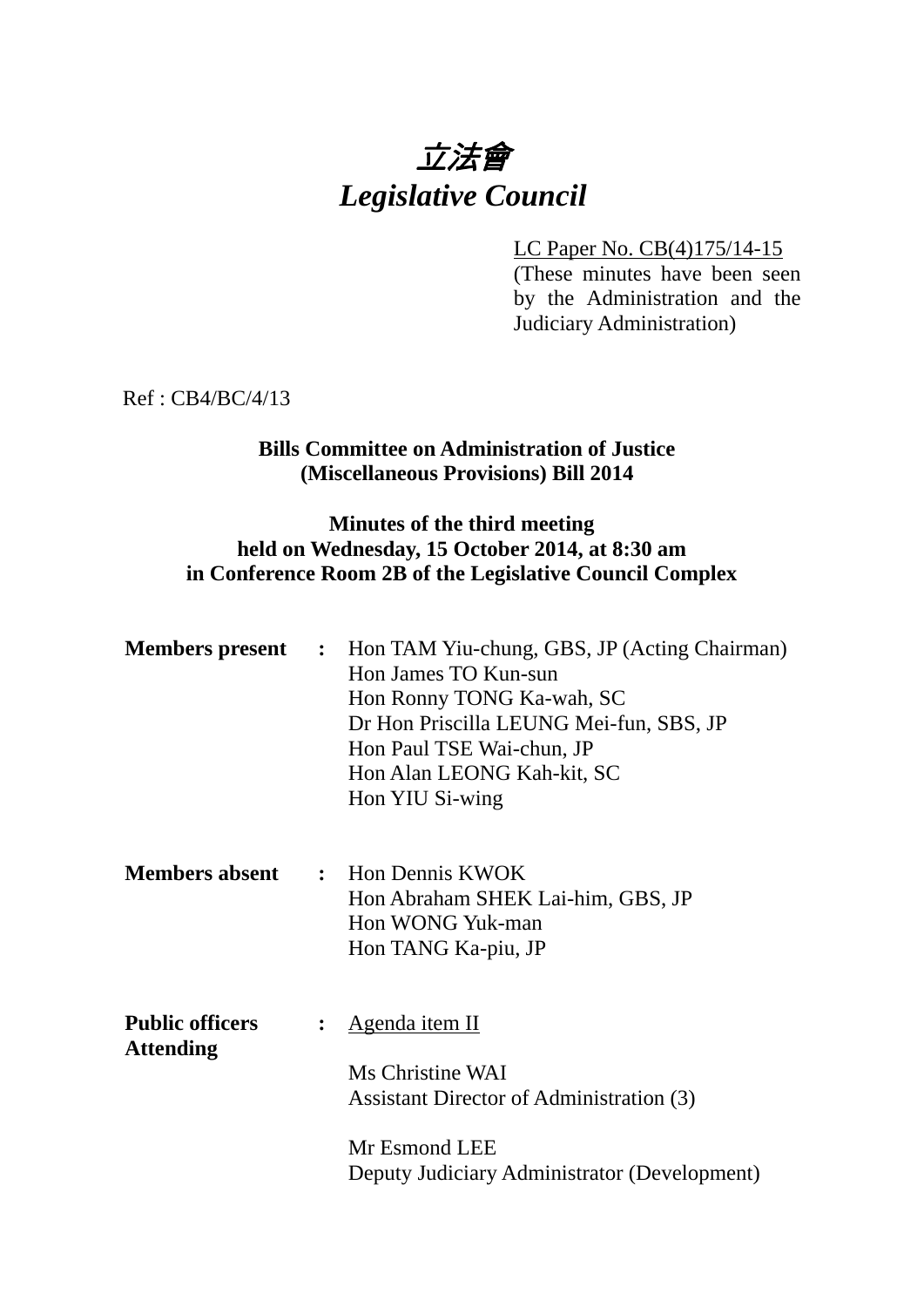|                                               | Ms Wendy CHEUNG<br><b>Assistant Judiciary Administrator (Development)</b> |
|-----------------------------------------------|---------------------------------------------------------------------------|
|                                               | Miss Elaine NG<br><b>Senior Government Counsel</b>                        |
|                                               | Ms Angie LI<br><b>Senior Government Counsel</b>                           |
| <b>Clerk in attendance :</b> Ms YUE Tin-po    | Chief Council Secretary (4)3                                              |
| <b>Staff in attendance : Mr YICK Wing-kin</b> | <b>Assistant Legal Adviser 8</b>                                          |
|                                               | Mr Joey LO<br>Senior Council Secretary (4)3                               |

#### Action

 Mr TAM Yiu-chung was elected by members attending the meeting as the acting Chairman during the absence of the Chairman.

# **I. Confirmation of minutes of meeting**

| LC Paper No. $CB(4)17/14-15$ | -- Minutes of meeting held on 24 |
|------------------------------|----------------------------------|
|                              | <b>July 2014</b>                 |

2. The minutes of the meeting held on 24 July 2014 were confirmed.

## **II. Meeting with the Administration and the Judiciary Administration**

LC Paper No. CB(4)13/14-15(01) **--** Administration's responses to follow-up actions arising from the meeting on 24 July 2014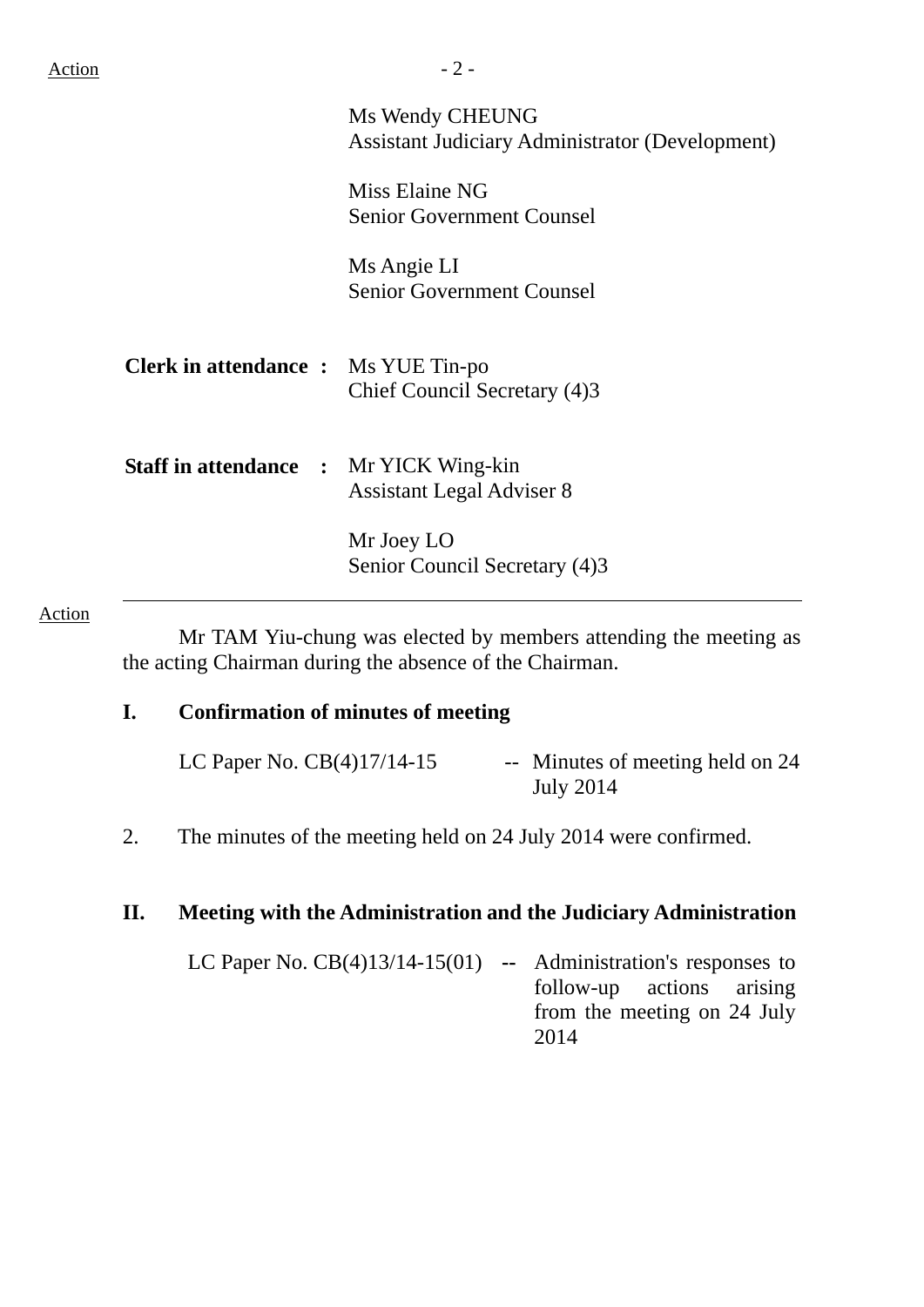| LC Paper No.<br>$CB(4)1075/13-14(01)$                          | -- List of follow-up actions<br>arising from the discussion at<br>the meeting on 24 July 2014                                                              |
|----------------------------------------------------------------|------------------------------------------------------------------------------------------------------------------------------------------------------------|
| LC Paper No. CB(4)13/14-15(02)                                 | -- Administration's paper<br>on<br>provision of information<br>requested at the meeting on 3<br><b>June 2014</b>                                           |
| LC Paper No. $CB(4)828/13-14(01)$ -- List of follow-up actions | arising from the discussion at<br>the meeting on 3 June 2014                                                                                               |
| LC Paper No. CB(4)982/13-14(01) --                             | Administration's response on<br>the follow-up actions arising<br>from the discussion at the<br>meeting on 3 June 2014                                      |
| LC Paper No.<br>$CB(4)1025/13-14(01)$                          | -- Letter from Hon TANG Ka-piu<br>dated 18 August 2014 (Chinese<br>version only)                                                                           |
| LC Paper No. CB(3)582/13-14                                    | -- The Bill                                                                                                                                                |
| LC Paper No. CB(4)690/13-14(02) --                             | Marked-up copy of the Bill<br>prepared by the Legal Service<br>Division<br>(Restricted<br>to<br>members)                                                   |
| File Ref.: SC/CR/2/1/65 PT11                                   | -- Legislative Council Brief<br>issued by the Administration<br>Wing of the Chief Secretary<br>for Administration's Office and<br>Judiciary Administration |
| LC Paper No. LS51/13-14                                        | -- Legal Service<br>Division<br>Report                                                                                                                     |
| LC Paper No. CB(4)690/13-14(04) -- Assistant Legal Adviser's   | letter dated 23 May 2014 to<br>the Administration                                                                                                          |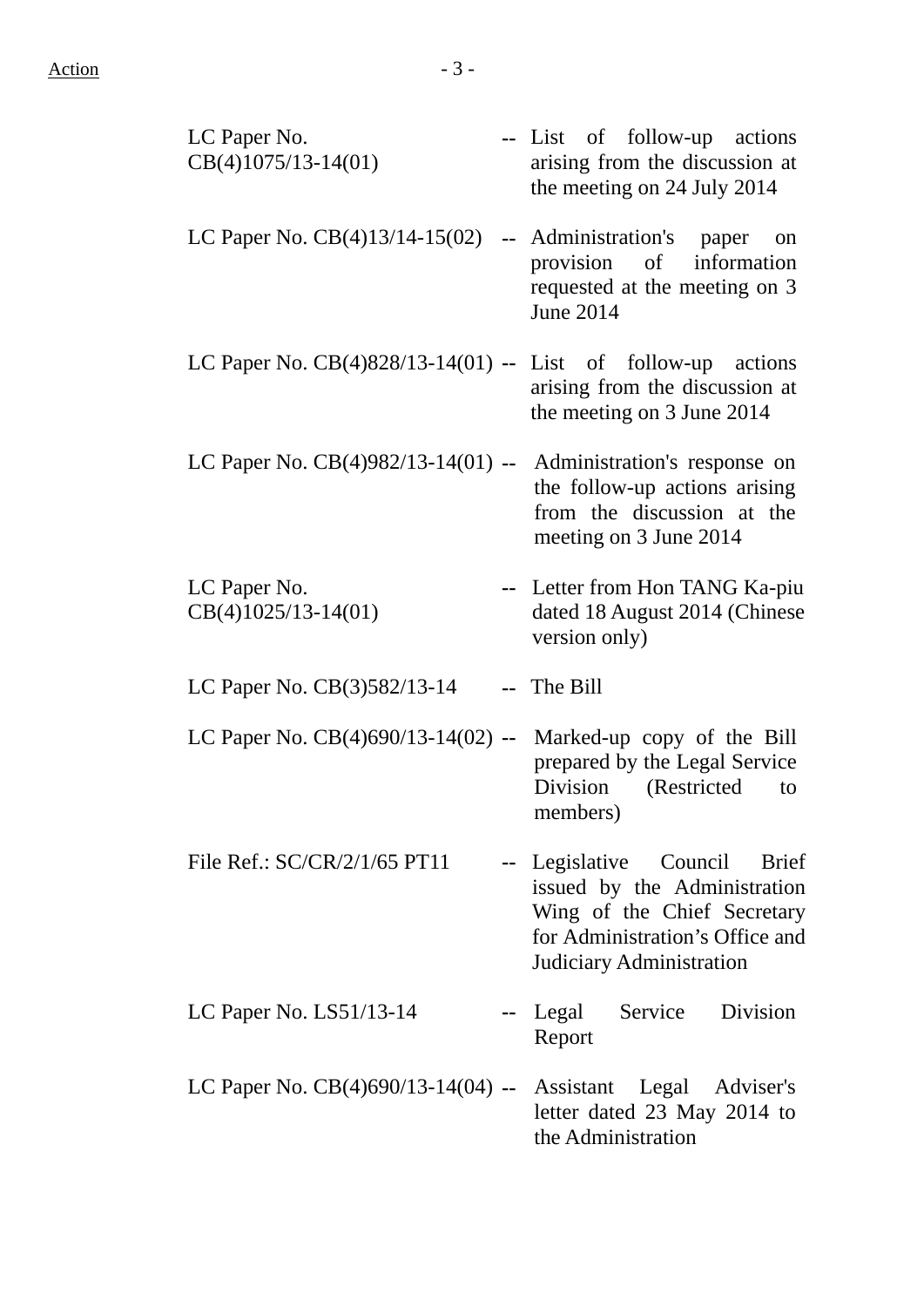| LC Paper No. $CB(4)818/13-14(01)$ -- Administration's reply dated |                              |
|-------------------------------------------------------------------|------------------------------|
|                                                                   | 13 June 2014 to Assistant    |
|                                                                   | Legal Adviser's letter dated |
|                                                                   | 23 May 2014                  |

LC Paper No. CB(4)947/13-14(01) **--** Submission from the Law Society of Hong Kong dated 3 July 2014 (English version only)

- LC Paper No. CB(4)947/13-14(02) **--** Submission from the Labour Advisory Board dated 14 July 2014 (Chinese version only)
- LC Paper No. CB(4)960/13-14(01) **--** Administration's response to submission from the Labour Advisory Board dated 14 July 2014 as set out in LC Paper No. CB(4)947/13-14(02)
- LC Paper No. CB(4)947/13-14(03) **--** Submission from the Hong Kong Bar Association dated 18 July 2014 (English version only)
- LC Paper No. CB(4)690/13-14(03) **--** Paper on Administration of Justice (Miscellaneous Provisions) Bill 2014 prepared by the Legislative Council Secretariat (Background brief)

Discussion

3. The Bills Committee deliberated (Index of proceedings attached at **Appendix**).

Follow-up actions to be taken by the Administration and the Judiciary Administration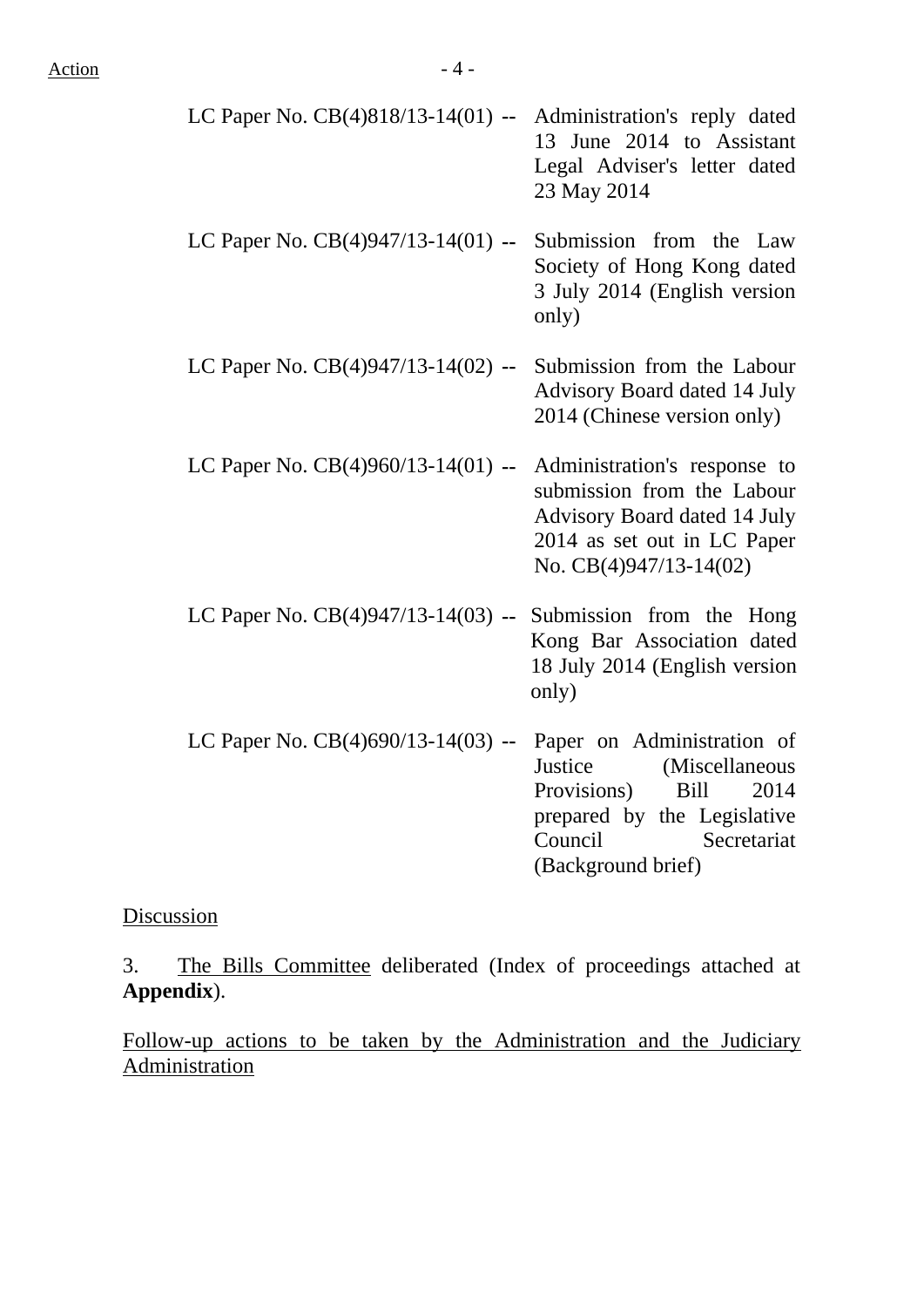- 4. The Judiciary Administration was requested to:
	- (a) refine the presentation of the figures provided in Annex B to LC Paper No. CB(4)13/14-15(02) to show the breakdown of figures for as of right appeals and non-as of right appeals disposed of in the Court of Final Appeal ("CFA") since 2001;
	- (b) refine the presentation of the figures provided in Annex C to LC Paper No. CB(4)13/14-15(02) to show the actual outcome of the substantive appeals for cases with leave allowed by the CFA since 2001; and
	- (c) clarify in general whether administrative appeals, i.e. judicial reviews, might be submitted to the CFA as civil appeals (as against criminal appeals); if so, whether judicial reviews might be submitted to the CFA under the as of right appeal arrangements.

# **III. Any other business**

5. The Bills Committee agreed that the next meeting should be held to follow up on the outstanding issues raised at this meeting, including the scrutiny of Part 5 of the Bill regarding abolition of the as of right arrangements for civil appeals, and the Committee Stage amendments proposed by the Judiciary Administration. The Chairman would be consulted on the date of the next meeting.

(*Post-meeting note:* With the concurrence of the Chairman, the next meeting was scheduled to be held on 25 November 2014.)

6. There being no other business, the meeting ended at 9:20 am.

Council Business Division 4 Legislative Council Secretariat 24 November 2014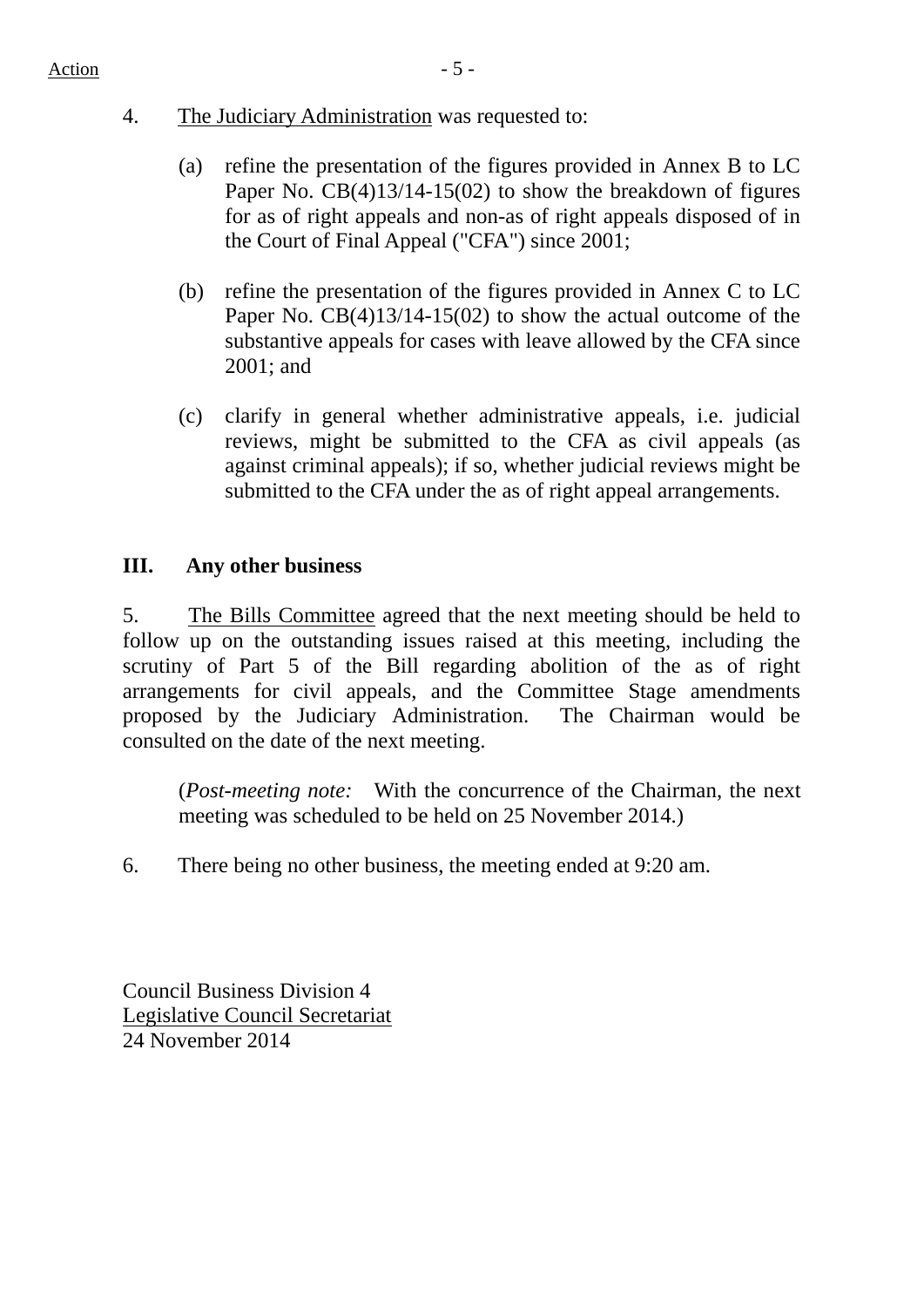#### **Proceedings of the third meeting of Bills Committee on Administration of Justice (Miscellaneous Provisions) Bill 2014 on Wednesday, 15 October 2014, at 8:30 am in Conference Room 2B of the Legislative Council Complex**

| <b>Time</b><br>marker | <b>Speaker</b>                                                      | Subject(s)                                                                                                                                                                                                                                                                                                                                                                                                                                                                                                                                                                                                                                                                                                                                                                                                                                                                                                                                                                                                                                                                                                                                                                                                                                                                                                                                                                                                                                                                       | <b>Action</b><br>required                                             |
|-----------------------|---------------------------------------------------------------------|----------------------------------------------------------------------------------------------------------------------------------------------------------------------------------------------------------------------------------------------------------------------------------------------------------------------------------------------------------------------------------------------------------------------------------------------------------------------------------------------------------------------------------------------------------------------------------------------------------------------------------------------------------------------------------------------------------------------------------------------------------------------------------------------------------------------------------------------------------------------------------------------------------------------------------------------------------------------------------------------------------------------------------------------------------------------------------------------------------------------------------------------------------------------------------------------------------------------------------------------------------------------------------------------------------------------------------------------------------------------------------------------------------------------------------------------------------------------------------|-----------------------------------------------------------------------|
|                       | Agenda item I – Confirmation of minutes of meeting                  |                                                                                                                                                                                                                                                                                                                                                                                                                                                                                                                                                                                                                                                                                                                                                                                                                                                                                                                                                                                                                                                                                                                                                                                                                                                                                                                                                                                                                                                                                  |                                                                       |
| $000724 -$<br>000836  | <b>Acting Chairman</b>                                              | Confirmation of minutes of the meeting held on 24<br><b>July 2014</b>                                                                                                                                                                                                                                                                                                                                                                                                                                                                                                                                                                                                                                                                                                                                                                                                                                                                                                                                                                                                                                                                                                                                                                                                                                                                                                                                                                                                            |                                                                       |
|                       |                                                                     | Agenda item II – Meeting with the Administration and the Judiciary Administration                                                                                                                                                                                                                                                                                                                                                                                                                                                                                                                                                                                                                                                                                                                                                                                                                                                                                                                                                                                                                                                                                                                                                                                                                                                                                                                                                                                                |                                                                       |
| $000837 -$<br>001828  | <b>Acting Chairman</b><br>Judiciary Administration                  | Briefing by the Judiciary Administration on its<br>response to the issues raised at the meeting on 3<br>June 2014 (LC Paper No. CB(4)13/13-14(02)).                                                                                                                                                                                                                                                                                                                                                                                                                                                                                                                                                                                                                                                                                                                                                                                                                                                                                                                                                                                                                                                                                                                                                                                                                                                                                                                              |                                                                       |
| $001829 -$<br>002440  | <b>Acting Chairman</b><br>Mr Ronny TONG<br>Judiciary Administration | Mr Ronny TONG expressed concern that certain<br>meritorious cases might not be heard by the Court<br>of Final Appeal ("CFA") if the as of right appeal<br>mechanism under the Hong Kong Court of Final<br>Appeal Ordinance ("HKCFAO") (Cap. 484) was to<br>Noting that appeals to the CFA<br>be abolished.<br>would only be allowed if the question involved was<br>of great general or public importance under section<br>$22(1)(b)$ of HKCFAO, Mr TONG opined that the<br>existing requirement under that subsection posed a<br>high threshold to the leave for appeal applicants.<br>The Judiciary Administration pointed out that the<br>abolition of the as of right appeal mechanism would<br>not prevent litigants from applying for leave to<br>appeal under the existing procedures and the CFA<br>would continue to hear meritorious appeals.<br>Following the proposed abolition of the as of right<br>appeal mechanism, all appeals in civil matters to the<br>CFA would be subject to discretionary leave. All<br>such appeals should be heard by the CFA only if the<br>question involved in the appeal was one which, by<br>reason of its great general or public importance, or<br>otherwise, ought to be submitted to the CFA for<br>The Judiciary Administration stressed<br>decision.<br>that whilst the CFA primarily dealt with questions<br>of "great general or public importance", the "or<br>otherwise" limb would also be taken into<br>consideration. |                                                                       |
| $002441 -$<br>003120  | Acting Chairman<br>Dr LEUNG Mei-fun<br>Judiciary Administration     | Dr LEUNG Mei-fun opined that the reasons/factors<br>for considering an application for leave under the<br>"or otherwise" limb should be more clearly set out<br>if the as of right appeal mechanism was to be                                                                                                                                                                                                                                                                                                                                                                                                                                                                                                                                                                                                                                                                                                                                                                                                                                                                                                                                                                                                                                                                                                                                                                                                                                                                    | The Judiciary<br>Administration<br>to follow up as<br>per paragraph 4 |